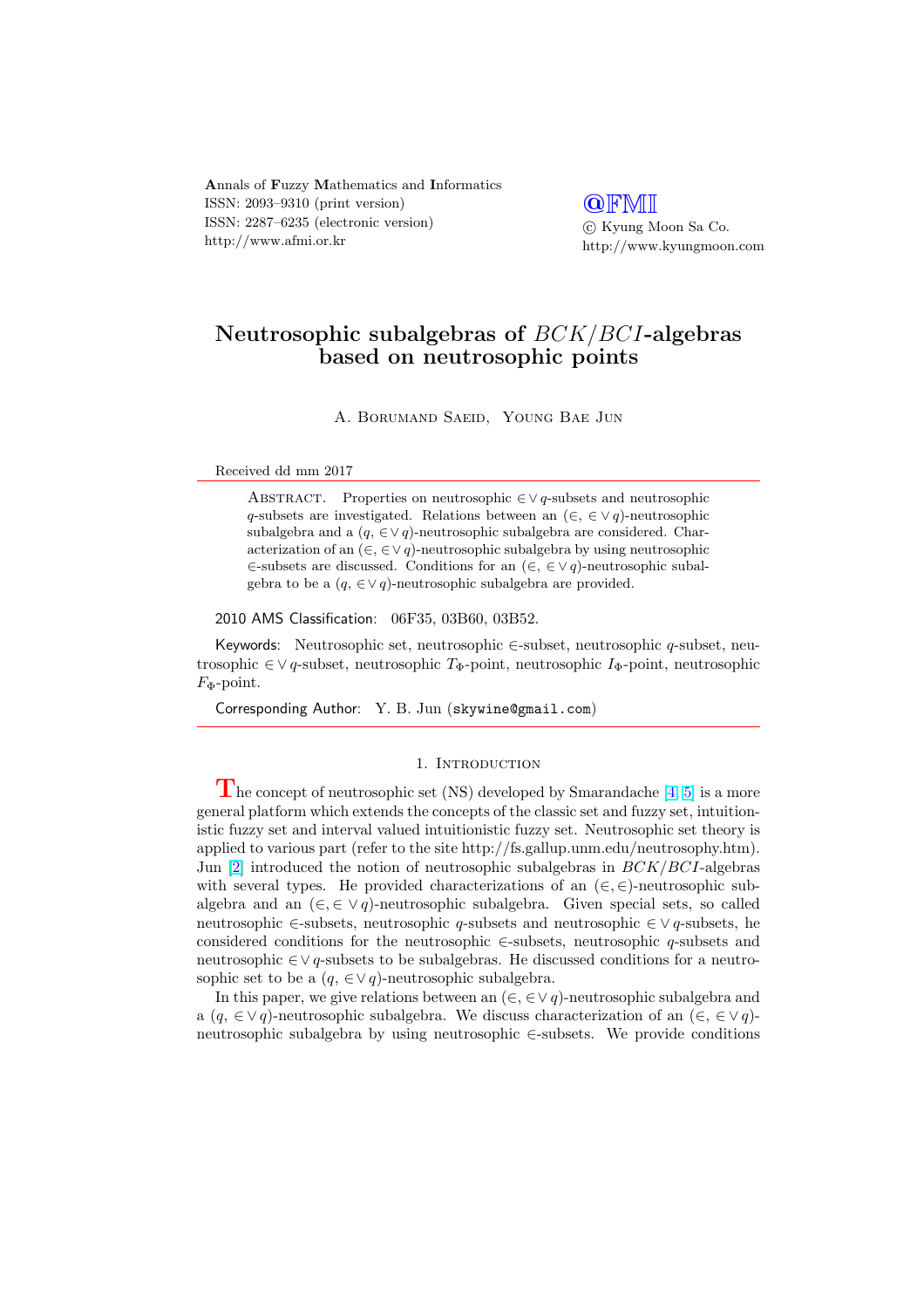for an  $(\in, \in \vee q)$ -neutrosophic subalgebra to be a  $(q, \in \vee q)$ -neutrosophic subalgebra. We investigate properties on neutrosophic  $q$ -subsets and neutrosophic  $\in \vee q$ -subsets.

## 2. Preliminaries

By a  $BCI$ -algebra we mean an algebra  $(X, \ast, 0)$  of type  $(2, 0)$  satisfying the axioms:

- (a1)  $((x * y) * (x * z)) * (z * y) = 0,$
- (a2)  $(x * (x * y)) * y = 0,$
- (a3)  $x * x = 0$ ,
- (a4)  $x * y = y * x = 0 \Rightarrow x = y$ ,

for all  $x, y, z \in X$ . If a  $BCI$ -algebra X satisfies the axiom

(a5)  $0 * x = 0$  for all  $x \in X$ ,

then we say that X is a  $BCK$ -algebra. A nonempty subset S of a  $BCK/BCI$ -algebra X is called a *subalgebra* of X if  $x * y \in S$  for all  $x, y \in S$ .

We refer the reader to the books [\[1\]](#page-9-0) and [\[3\]](#page-9-0) for further information regarding BCK/BCI-algebras.

For any family  $\{a_i \mid i \in \Lambda\}$  of real numbers, we define

$$
\bigvee \{a_i \mid i \in \Lambda\} := \left\{ \begin{array}{ll} \max \{a_i \mid i \in \Lambda\} & \text{if } \Lambda \text{ is finite,} \\ \sup \{a_i \mid i \in \Lambda\} & \text{otherwise.} \end{array} \right.
$$

$$
\bigwedge \{a_i \mid i \in \Lambda\} := \left\{ \begin{array}{ll} \min \{a_i \mid i \in \Lambda\} & \text{if } \Lambda \text{ is finite,} \\ \inf \{a_i \mid i \in \Lambda\} & \text{otherwise.} \end{array} \right.
$$

If  $\Lambda = \{1, 2\}$ , we will also use  $a_1 \vee a_2$  and  $a_1 \wedge a_2$  instead of  $\bigvee \{a_i \mid i \in \Lambda\}$  and  $\{a_i \mid i \in \Lambda\}$ , respectively.

Let X be a non-empty set. A neutrosophic set (NS) in X (see [\[4\]](#page-9-0)) is a structure of the form:

$$
A := \{ \langle x; A_T(x), A_I(x), A_F(x) \rangle \mid x \in X \}
$$

where  $A_T : X \to [0,1]$  is a truth membership function,  $A_I : X \to [0,1]$  is an indeterminate membership function, and  $A_F : X \to [0,1]$  is a false membership function. For the sake of simplicity, we shall use the symbol  $A = (A_T, A_I, A_F)$  for the neutrosophic set

$$
A := \{ \langle x; A_T(x), A_I(x), A_F(x) \rangle \mid x \in X \}.
$$
  
2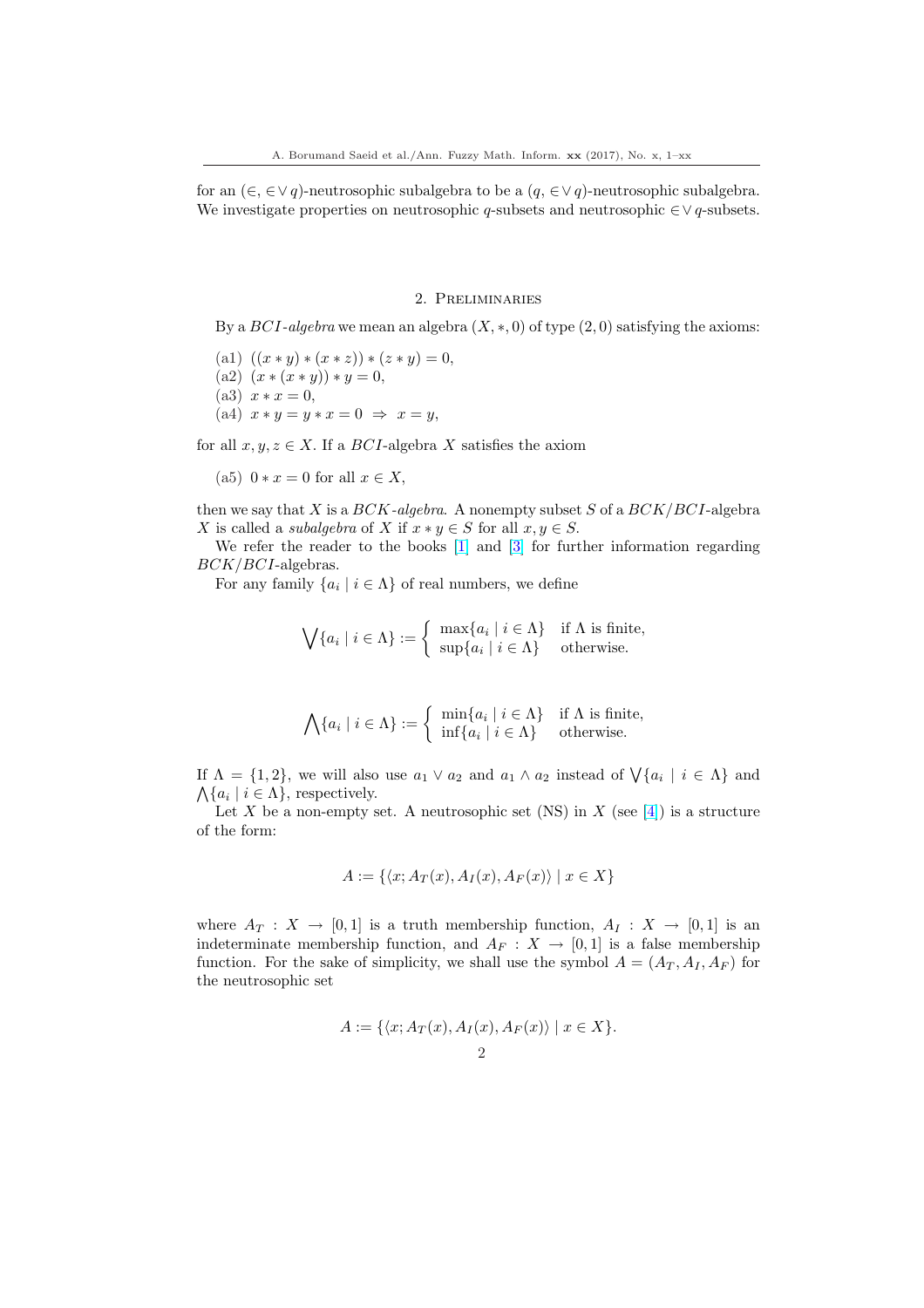### 3. Neutrosophic subalgebras of several types

<span id="page-2-0"></span>Given a neutrosophic set  $A = (A_T, A_I, A_F)$  in a set  $X, \alpha, \beta \in (0, 1]$  and  $\gamma \in [0, 1)$ , we consider the following sets:

$$
T_{\in}(A; \alpha) := \{x \in X \mid A_T(x) \ge \alpha\},
$$
  
\n
$$
I_{\in}(A; \beta) := \{x \in X \mid A_I(x) \ge \beta\},
$$
  
\n
$$
F_{\in}(A; \gamma) := \{x \in X \mid A_F(x) \le \gamma\},
$$
  
\n
$$
T_q(A; \alpha) := \{x \in X \mid A_T(x) + \alpha > 1\},
$$
  
\n
$$
I_q(A; \beta) := \{x \in X \mid A_I(x) + \beta > 1\},
$$
  
\n
$$
F_q(A; \gamma) := \{x \in X \mid A_F(x) + \gamma < 1\},
$$
  
\n
$$
T_{\in \vee q}(A; \alpha) := \{x \in X \mid A_T(x) \ge \alpha \text{ or } A_T(x) + \alpha > 1\},
$$
  
\n
$$
I_{\in \vee q}(A; \beta) := \{x \in X \mid A_I(x) \ge \beta \text{ or } A_I(x) + \beta > 1\},
$$
  
\n
$$
F_{\in \vee q}(A; \gamma) := \{x \in X \mid A_F(x) \le \gamma \text{ or } A_F(x) + \gamma < 1\}.
$$

We say  $T_{\in}(A; \alpha)$ ,  $I_{\in}(A; \beta)$  and  $F_{\in}(A; \gamma)$  are *neutrosophic*  $\in$ -subsets;  $T_q(A; \alpha)$ ,  $I_q(A; \beta)$ and  $F_q(A; \gamma)$  are neutrosophic q-subsets; and  $T_{\in \gamma q}(A; \alpha)$ ,  $I_{\in \gamma q}(A; \beta)$  and  $F_{\in \gamma q}(A; \gamma)$ are neutrosophic  $\in \vee q$ -subsets. For  $\Phi \in \{\in, q, \in \vee q\}$ , the element of  $T_{\Phi}(A; \alpha)$  (resp.,  $I_{\Phi}(A;\beta)$  and  $F_{\Phi}(A;\gamma)$ ) is called a *neutrosophic*  $T_{\Phi}$ -point (resp., *neutrosophic*  $I_{\Phi}$ point and neutrosophic  $F_{\Phi}$ -point) with value  $\alpha$  (resp.,  $\beta$  and  $\gamma$ ) (see [\[2\]](#page-9-0)).

It is clear that

(3.1) 
$$
T_{\in \mathcal{V}q}(A;\alpha) = T_{\in}(A;\alpha) \cup T_q(A;\alpha),
$$

(3.2) 
$$
I_{\in Vq}(A;\beta) = I_{\in}(A;\beta) \cup I_{q}(A;\beta),
$$

(3.3)  $F_{\in \mathcal{N}}(A;\gamma) = F_{\in}(A;\gamma) \cup F_{q}(A;\gamma).$ 

**Definition 3.1** ([\[2\]](#page-9-0)). Given  $\Phi, \Psi \in \{\in, q \in \forall q\}$ , a neutrosophic set  $A = (A_T, A_I, A_F)$ in a  $BCK/BCI$ -algebra X is called a  $(\Phi, \Psi)$ -neutrosophic subalgebra of X if the following assertions are valid.

(3.4)  
\n
$$
x \in T_{\Phi}(A; \alpha_x), y \in T_{\Phi}(A; \alpha_y) \Rightarrow x * y \in T_{\Psi}(A; \alpha_x \wedge \alpha_y),
$$
\n
$$
x \in I_{\Phi}(A; \beta_x), y \in I_{\Phi}(A; \beta_y) \Rightarrow x * y \in I_{\Psi}(A; \beta_x \wedge \beta_y),
$$
\n
$$
x \in F_{\Phi}(A; \gamma_x), y \in F_{\Phi}(A; \gamma_y) \Rightarrow x * y \in F_{\Psi}(A; \gamma_x \vee \gamma_y)
$$

for all  $x, y \in X$ ,  $\alpha_x, \alpha_y, \beta_x, \beta_y \in (0, 1]$  and  $\gamma_x, \gamma_y \in [0, 1)$ .

**Lemma 3.2** ([\[2\]](#page-9-0)). A neutrosophic set  $A = (A_T, A_I, A_F)$  in a BCK/BCI-algebra X is an  $(\in, \in \vee q)$ -neutrosophic subalgebra of X if and only if it satisfies:

(3.5) 
$$
(\forall x, y \in X) \left( \begin{array}{c} A_T(x * y) \ge \bigwedge \{ A_T(x), A_T(y), 0.5 \} \\ A_I(x * y) \ge \bigwedge \{ A_I(x), A_I(y), 0.5 \} \\ A_F(x * y) \le \bigvee \{ A_F(x), A_F(y), 0.5 \} \end{array} \right).
$$

**Theorem 3.3.** A neutrosophic set  $A = (A_T, A_I, A_F)$  in a BCK/BCI-algebra X is an  $(\in, \in \vee q)$ -neutrosophic subalgebra of X if and only if the neutrosophic  $\in$ -subsets  $T_{\epsilon}(A;\alpha)$ ,  $I_{\epsilon}(A;\beta)$  and  $F_{\epsilon}(A;\gamma)$  are subalgebras of X for all  $\alpha, \beta \in (0,0.5]$  and  $\gamma \in [0.5, 1)$ .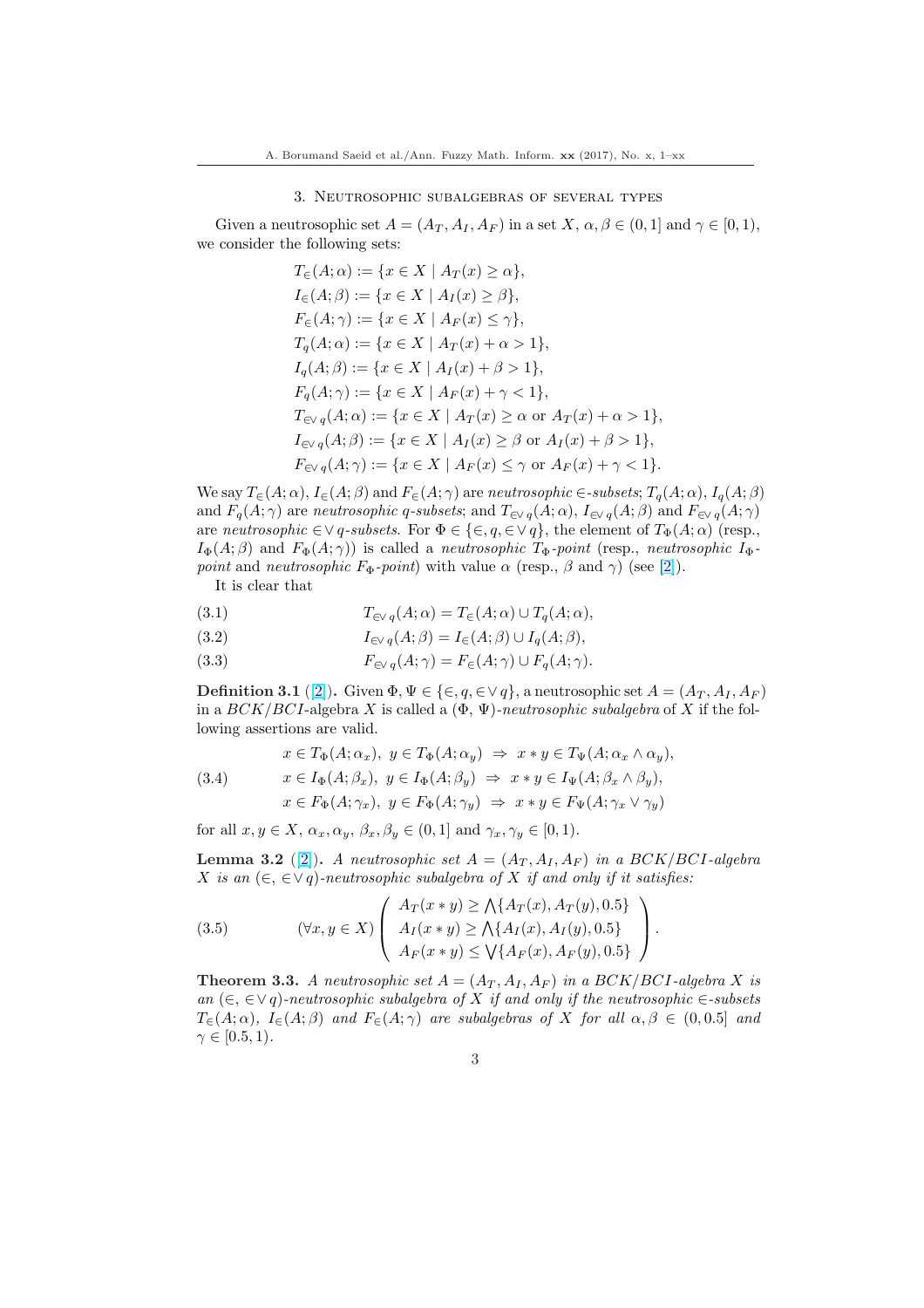*Proof.* Assume that  $A = (A_T, A_I, A_F)$  is an  $(\epsilon, \epsilon \vee q)$ -neutrosophic subalgebra of X. For any  $x, y \in X$ , let  $\alpha \in (0, 0.5]$  be such that  $x, y \in T_{\epsilon}(A; \alpha)$ . Then  $A_T(x) \ge \alpha$ and  $A_T(y) \ge \alpha$ . It follows from [\(3.5\)](#page-2-0) that  $\mathbf{r}$ 

$$
A_T(x*y) \ge \bigwedge \{A_T(x), A_T(y), 0.5\} \ge \alpha \wedge 0.5 = \alpha
$$

and so that  $x * y \in T_{\epsilon}(A; \alpha)$ . Thus  $T_{\epsilon}(A; \alpha)$  is a subalgebra of X for all  $\alpha \in (0, 0.5]$ . Similarly,  $I_{\in}(A;\beta)$  is a subalgebra of X for all  $\beta \in (0,0.5]$ . Now, let  $\gamma \in [0.5,1)$  be such that  $x, y \in F_{\in}(A; \gamma)$ . Then  $A_F(x) \leq \gamma$  and  $A_F(y) \leq \gamma$ . Hence  $\ddot{\phantom{0}}$ 

$$
A_F(x*y) \le \bigvee \{A_Fx), A_F(y), 0.5\} \le \gamma \vee 0.5 = \gamma
$$

by [\(3.5\)](#page-2-0), and so  $x * y \in F_{\in}(A; \gamma)$ . Thus  $F_{\in}(A; \gamma)$  is a subalgebra of X for all  $\gamma \in [0.5, 1).$ 

Conversely, let  $\alpha, \beta \in (0, 0.5]$  and  $\gamma \in [0.5, 1)$  be such that  $T_{\epsilon}(A; \alpha)$ ,  $I_{\epsilon}(A; \beta)$  and  $F_{\in}(A; \gamma)$  are subalgebras of X. If there exist  $a, b \in X$  such that

$$
A_I(a * b) < \bigwedge \{ A_I(a), A_I(b), 0.5 \},
$$

then we can take  $\beta \in (0,1)$  such that

(3.6) 
$$
A_I(a * b) < \beta < \bigwedge \{A_I(a), A_I(b), 0.5\}.
$$

Thus  $a, b \in I_{\in}(A; \beta)$  and  $\beta < 0.5$ , and so  $a * b \in I_{\in}(A; \beta)$ . But, the left inequality in (3.6) induces  $a * b \notin I_{\in}(\mathcal{A}; \beta)$ , a contradiction. Hence  $\mathbf{r}$ 

$$
A_I(x*y) \ge \bigwedge \{A_I(x), A_I(y), 0.5\}
$$

for all  $x, y \in X$ . Similarly, we can show that

$$
A_T(x*y) \ge \bigwedge \{A_T(x), A_T(y), 0.5\}
$$

for all  $x, y \in X$ . Now suppose that

$$
A_F(a * b) > \bigvee \{A_F(a), A_F(b), 0.5\}
$$

for some  $a, b \in X$ . Then there exists  $\gamma \in (0, 1)$  such that

$$
A_F(a * b) > \gamma > \bigvee \{A_F(a), A_F(b), 0.5\}.
$$

It follows that  $\gamma \in (0.5, 1)$  and  $a, b \in F_{\epsilon}(A; \gamma)$ . Since  $F_{\epsilon}(A; \gamma)$  is a subalgebra of X, we have  $a * b \in F_{\in}(A; \gamma)$  and so  $A_F(a * b) \leq \gamma$ . This is a contradiction, and thus  $\ddot{\phantom{0}}$ 

$$
A_F(x*y) \le \bigvee \{A_F(x), A_F(y), 0.5\}
$$

for all  $x, y \in X$ . Using Lemma [3.2,](#page-2-0)  $A = (A_T, A_I, A_F)$  is an  $(\in, \in \vee q)$ -neutrosophic subalgebra of X.  $\Box$ 

Using Theorem [3.3](#page-2-0) and [\[2,](#page-9-0) Theorem 3.8], we have the following corollary.

Corollary 3.4. For a neutrosophic set  $A = (A_T, A_I, A_F)$  in a BCK/BCI-algebra X, if the nonempty neutrosophic  $\in \vee q$ -subsets  $T_{\in \vee q}(A; \alpha)$ ,  $I_{\in \vee q}(A; \beta)$  and  $F_{\in \vee q}(A; \gamma)$ are subalgebras of X for all  $\alpha, \beta \in (0,1]$  and  $\gamma \in [0,1)$ , then the neutrosophic  $\in$ subsets  $T_{\epsilon}(A; \alpha)$ ,  $I_{\epsilon}(A; \beta)$  and  $F_{\epsilon}(A; \gamma)$  are subalgebras of X for all  $\alpha, \beta \in (0, 0.5]$ and  $\gamma \in [0.5, 1)$ .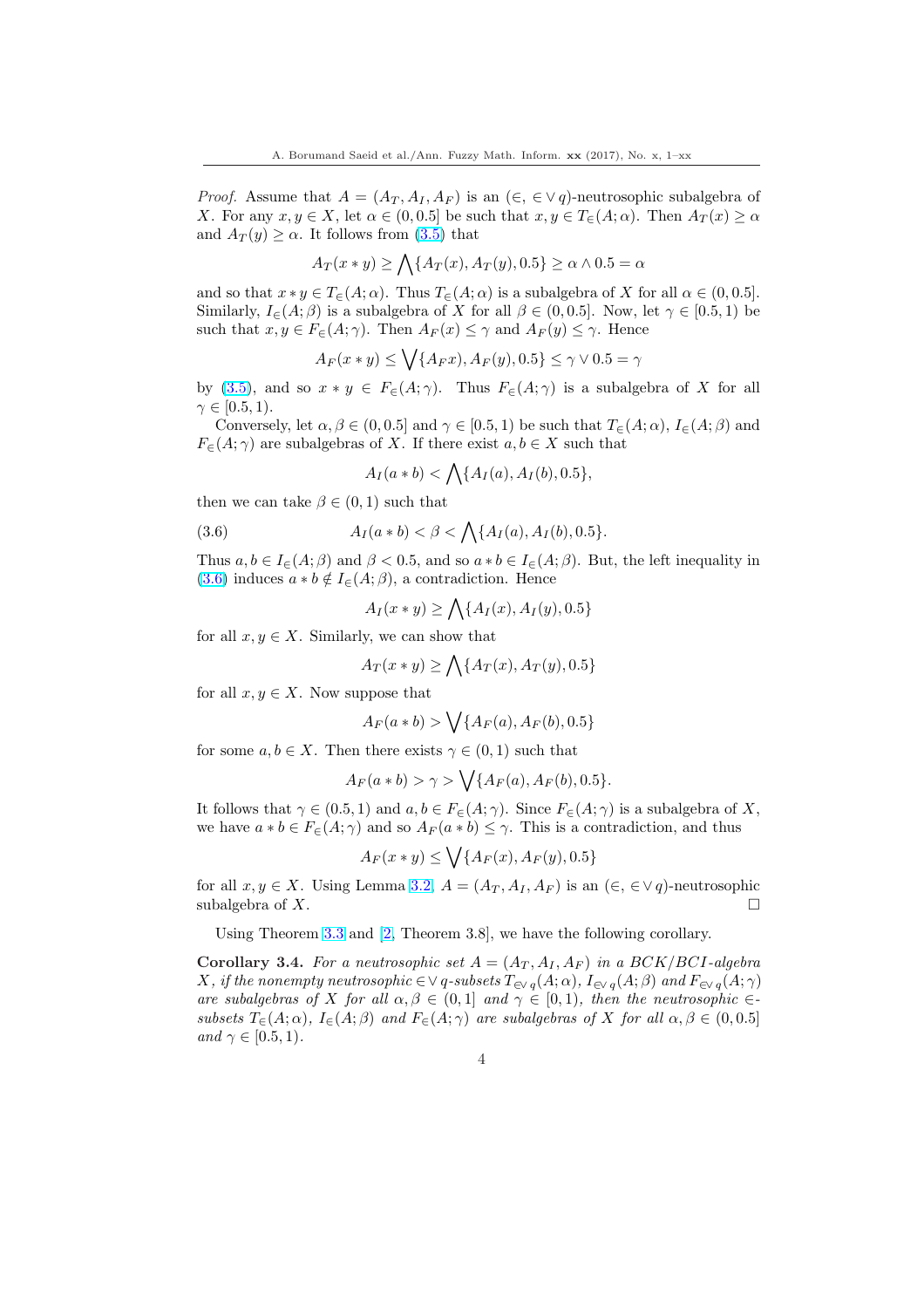<span id="page-4-0"></span>**Theorem 3.5.** Given neutrosophic set  $A = (A_T, A_I, A_F)$  in a BCK/BCI-algebra X, the nonempty neutrosophic  $\in$ -subsets  $T_{\in}(A; \alpha)$ ,  $I_{\in}(A; \beta)$  and  $F_{\in}(A; \gamma)$  are subalgebras of X for all  $\alpha, \beta \in (0.5, 1]$  and  $\gamma \in [0, 0.5]$  if and only if the following assertion is valid.

(3.7) 
$$
(\forall x, y \in X) \left( \begin{array}{c} A_T(x * y) \lor 0.5 \geq A_T(x) \land A_T(y) \\ A_I(x * y) \lor 0.5 \geq A_I(x) \land A_I(y) \\ A_F(x * y) \land 0.5 \leq A_F(x) \lor A_F(y) \end{array} \right).
$$

*Proof.* Assume that the nonempty neutrosophic  $\in$ -subsets  $T_{\in}(A; \alpha)$ ,  $I_{\in}(A; \beta)$  and  $F_{\epsilon}(A;\gamma)$  are subalgebras of X for all  $\alpha,\beta \in (0.5,1]$  and  $\gamma \in [0,0.5)$ . Suppose that there are  $a, b \in X$  such that  $A_T(a * b) \vee 0.5 < A_T(a) \wedge A_T(b) := \alpha$ . Then  $\alpha \in (0.5, 1]$  and  $a, b \in T_{\epsilon}(A; \alpha)$ . Since  $T_{\epsilon}(A; \alpha)$  is a subalgebra of X, it follows that  $a * b \in T<sub>\epsilon</sub>(A; \alpha)$ , that is,  $A_T(a * b) \geq \alpha$  which is a contradiction. Thus

$$
A_T(x * y) \lor 0.5 \ge A_T(x) \land A_T(y)
$$

for all  $x, y \in X$ . Similarly, we know that  $A_I(x * y) \vee 0.5 \geq A_I(x) \wedge A_I(y)$  for all  $x, y \in X$ . Now, if  $A_F(x * y) \wedge 0.5 > A_F(x) \vee A_F(y)$  for some  $x, y \in X$ , then  $x, y \in F_{\in}(A; \gamma)$  and  $\gamma \in [0, 0.5)$  where  $\gamma = A_F(x) \vee A_F(y)$ . But,  $x * y \notin F_{\in}(A; \gamma)$ which is a contradiction. Hence  $A_F(x * y) \wedge 0.5 \leq A_F(x) \vee A_F(y)$  for all  $x, y \in X$ .

Conversely, let  $A = (A_T, A_I, A_F)$  be a neutrosophic set in X satisfying the condition (3.7). Let  $x, y, a, b \in X$  and  $\alpha, \beta \in (0.5, 1]$  be such that  $x, y \in T_{\epsilon}(A; \alpha)$  and  $a, b \in I_{\in}(A; \beta)$ . Then

$$
A_T(x * y) \lor 0.5 \ge A_T(x) \land A_T(y) \ge \alpha > 0.5,
$$
  

$$
A_I(a * b) \lor 0.5 \ge A_I(a) \land A_I(b) \ge \beta > 0.5.
$$

It follows that  $A_T(x * y) \geq \alpha$  and  $A_I(a * b) \geq \beta$ , that is,  $x * y \in T_{\epsilon}(A; \alpha)$  and  $a * b \in I_{\epsilon}(A;\beta)$ . Now, let  $x, y \in X$  and  $\gamma \in [0,0.5)$  be such that  $x, y \in F_{\epsilon}(A;\gamma)$ . Then  $A_F(x * y) \wedge 0.5 \leq A_F(x) \vee A_F(y) \leq \gamma < 0.5$  and so  $A_F(x * y) \leq \gamma$ , i.e.,  $x * y \in F_{\in}(A; \gamma)$ . This completes the proof.

We consider relations between a  $(q, \in \vee q)$ -neutrosophic subalgebra and an  $(\in,$ ∈∨ q)-neutrosophic subalgebra.

Theorem 3.6. In a BCK/BCI-algebra, every  $(q, \in \forall q)$ -neutrosophic subalgebra is an  $(∈, ∈∨ q)$ -neutrosophic subalgebra.

*Proof.* Let  $A = (A_T, A_I, A_F)$  be a  $(q, \in \vee q)$ -neutrosophic subalgebra of a  $BCK/BCI$ algebra X and let  $x, y \in X$ . Let  $\alpha_x, \alpha_y \in (0,1]$  be such that  $x \in T_{\epsilon}(A; \alpha_x)$  and  $y \in T_{\epsilon}(A; \alpha_y)$ . Then  $A_T(x) \geq \alpha_x$  and  $A_T(y) \geq \alpha_y$ . Suppose  $x \ast y \notin T_{\epsilon \vee q}(A; \alpha_x \wedge \alpha_y)$ . Then

$$
(3.8) \t\t\t A_T(x*y) < \alpha_x \wedge \alpha_y,
$$

$$
(3.9) \t\t A_T(x*y) + (\alpha_x \wedge \alpha_y) \le 1.
$$

It follows that

(3.10) 
$$
A_T(x * y) < 0.5
$$
.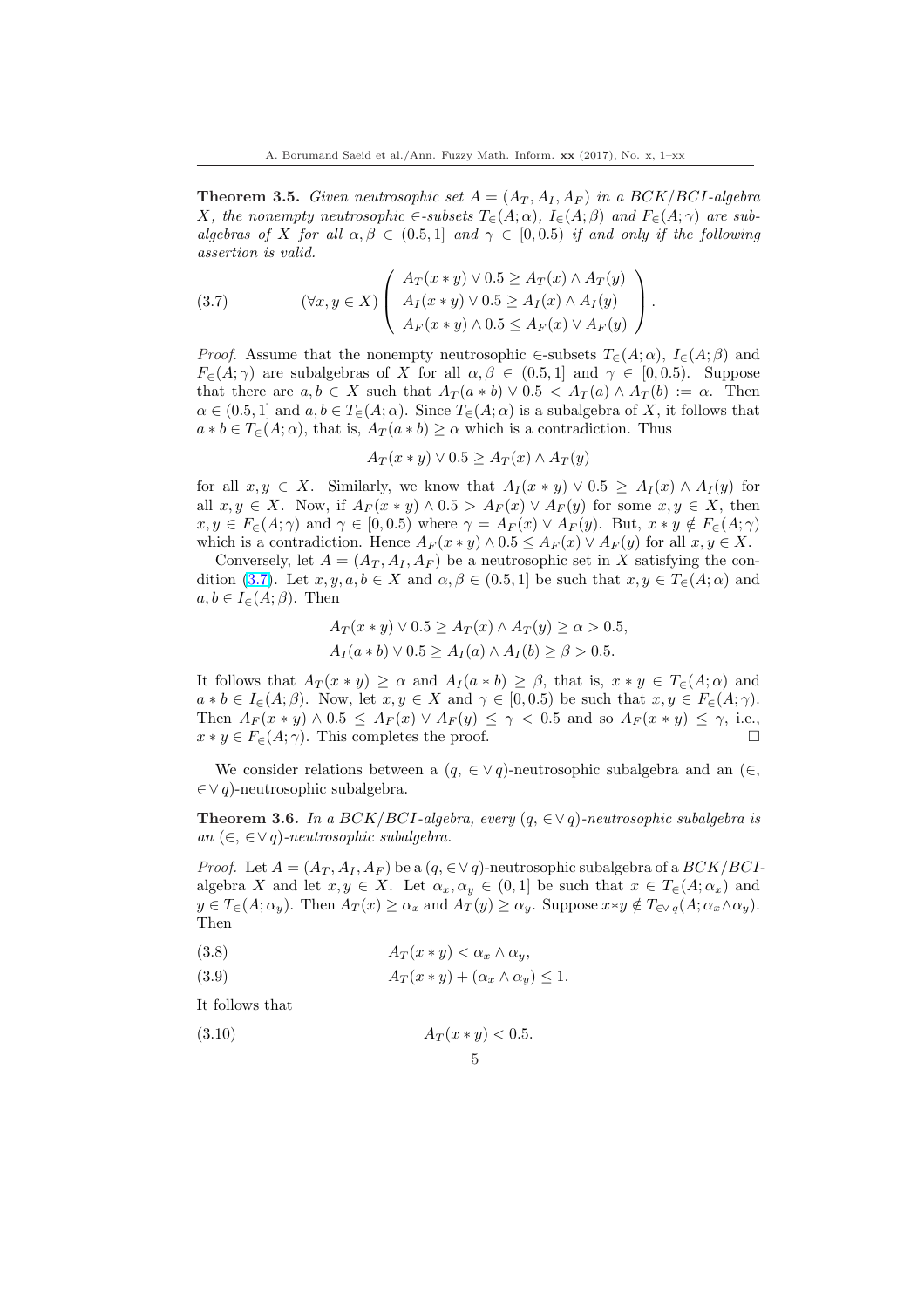<span id="page-5-0"></span>Combining  $(3.8)$  and  $(3.10)$ , we have

$$
A_T(x*y)<\bigwedge\{\alpha_x,\alpha_y,0.5\}
$$

and so

$$
1 - A_T(x * y) > 1 - \bigwedge \{ \alpha_x, \alpha_y, 0.5 \}
$$
  
=  $\bigvee \{ 1 - \alpha_x, 1 - \alpha_y, 0.5 \}$   
 $\ge \bigvee \{ 1 - A_T(x), 1 - A_T(y), 0.5 \}.$ 

Hence there exists  $\alpha \in (0,1]$  such that

(3.11) 
$$
1 - A_T(x * y) \ge \alpha > \sqrt{\{1 - A_T(x), 1 - A_T(y), 0.5\}}.
$$

The right inequality in (3.11) induces  $A_T(x) + \alpha > 1$  and  $A_T(y) + \alpha > 1$ , that is,  $x, y \in T_q(A; \alpha)$ . Since  $A = (A_T, A_I, A_F)$  is a  $(q, \in \vee q)$ -neutrosophic subalgebra of X, we have  $x * y \in T_{\infty q}(A; \alpha)$ . But, the left inequality in (3.11) implies that  $A_T(x * y) + \alpha \leq 1$ , i.e.,  $x * y \notin T_q(A; \alpha)$ , and  $A_T(x * y) \leq 1 - \alpha < 1 - 0.5 = 0.5 < \alpha$ , i.e.,  $x * y \notin T_{\in}(A; \alpha)$ . Hence  $x * y \notin T_{\infty}(\alpha, \alpha)$ , a contradiction. Thus  $x * y \in$  $T_{\in\mathcal{N}}(A;\alpha_x\wedge\alpha_y)$ . Similarly, we can show that if  $x\in I_{\in}(A;\beta_x)$  and  $y\in I_{\in}(A;\beta_y)$ for  $\beta_x, \beta_y \in (0,1]$ , then  $x * y \in I_{\infty}(\mathcal{A}; \beta_x \wedge \beta_y)$ . Now, let  $\gamma_x, \gamma_y \in [0,1)$  be such that  $x \in F_{\in}(A; \gamma_x)$  and  $y \in F_{\in}(A; \gamma_y)$ .  $A_F(x) \leq \gamma_x$  and  $A_F(y) \leq \gamma_y$ . If  $x * y \notin$  $F_{\in \mathcal{V}}(A; \gamma_x \vee \gamma_y)$ , then

$$
(3.12)\quad A_F(x*y) > \gamma_x \vee \gamma_y,
$$

$$
(3.13) \t\t\t A_F(x*y)+(\gamma_x \vee \gamma_y)\geq 1.
$$

It follows that

$$
A_F(x*y) > \bigvee \{ \gamma_x, \gamma_y, 0.5 \}
$$

and so that

$$
1 - A_F(x * y) < 1 - \sqrt{\{\gamma_x, \gamma_y, 0.5\}} \\
= \bigwedge \{1 - \gamma_x, 1 - \gamma_y, 0.5\} \\
\le \bigwedge \{1 - A_F(x), 1 - A_F(y), 0.5\}.
$$

Thus there exists  $\gamma \in [0, 1)$  such that

(3.14) 
$$
1 - A_F(x * y) \leq \gamma < \bigwedge \{1 - A_F(x), 1 - A_F(y), 0.5\}.
$$

It follows from the right inequality in (3.14) that  $A_F(x) + \gamma < 1$  and  $A_F(y) + \gamma < 1$ , that is,  $x, y \in F_q(A; \gamma)$ , which implies that  $x * y \in F_{\in \mathcal{S}_q}(A; \gamma)$ . But, we have  $x * y \notin F_{\in \mathcal{N}}(A; \gamma)$  by the left inequality in  $(3.14)$ . This is a contradiction, and so  $x * y \in F_{\in \mathcal{N}}(A; \gamma_x \vee \gamma_y)$ . Therefore  $A = (A_T, A_I, A_F)$  is an  $(\in, \in \mathcal{N}q)$ -neutrosophic subalgebra of X.  $\Box$ 

The following example shows that the converse of Theorem [3.6](#page-4-0) is not true.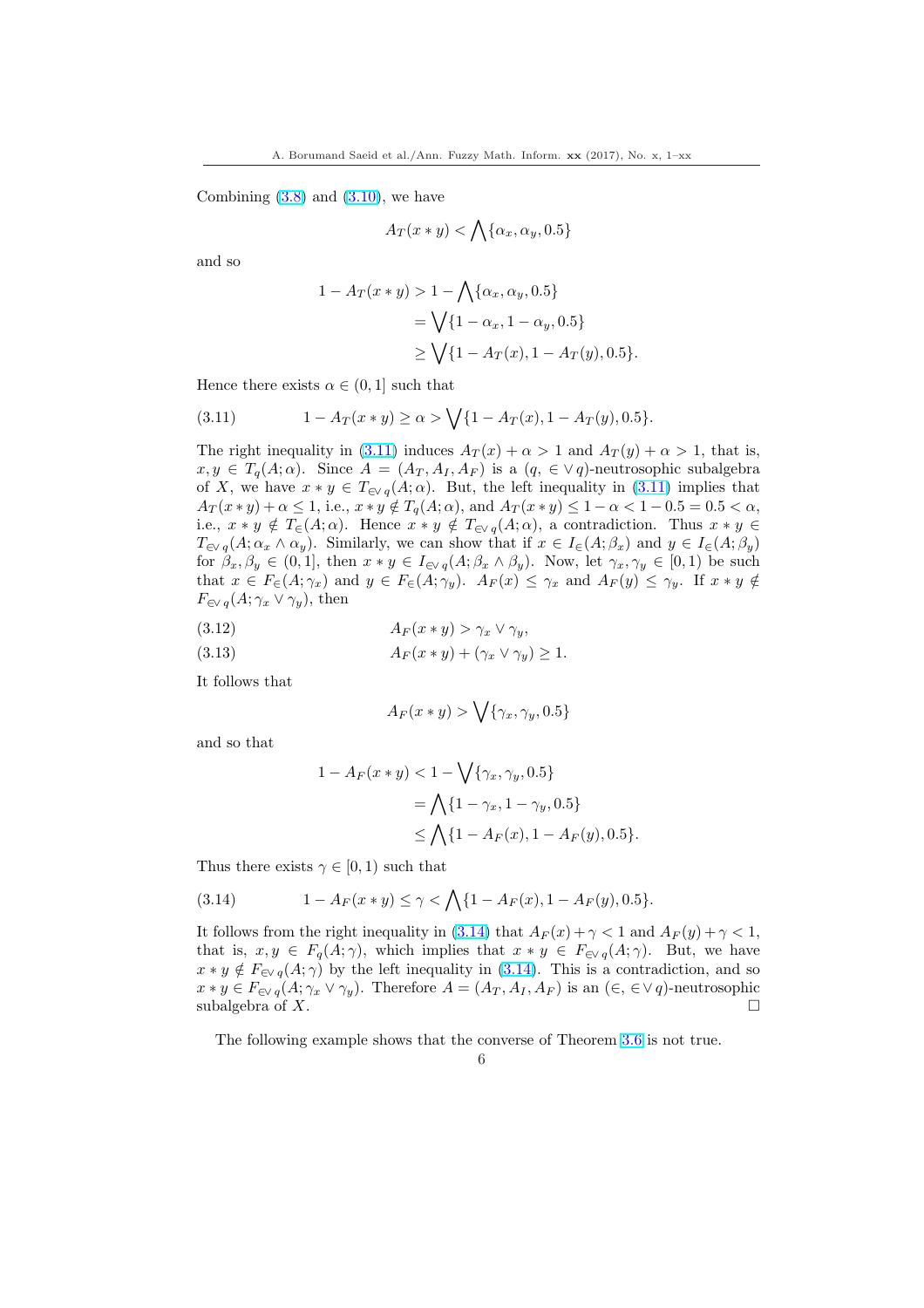A. Borumand Saeid et al./Ann. Fuzzy Math. Inform. xx (2017), No. x, 1–xx

|        |          | Thomas. Only value of the operation. |           |
|--------|----------|--------------------------------------|-----------|
| $\ast$ |          |                                      |           |
|        |          |                                      |           |
|        |          |                                      |           |
|        |          |                                      |           |
|        |          |                                      |           |
|        |          |                                      |           |
|        |          |                                      |           |
|        | $A_T(x)$ | $A_I(x)$                             | $A_F(x)$  |
|        | 0.6      | $0.8\,$                              | $\rm 0.3$ |

TABLE 1. Cayley table of the operation  $∗$ 

|   | 0.2 | 0.3 | 0.6 |
|---|-----|-----|-----|
| റ | 0.2 | 0.3 | 0.6 |
| 3 | 0.7 | 0.1 | 0.7 |
|   | 0.4 | 0.4 | 0.9 |
|   |     |     |     |

**Example 3.7.** Consider a *BCK*-algebra  $X = \{0, 1, 2, 3, 4\}$  with the following Cayley table.

Let  $A = (A_T, A_I, A_F)$  be a neutrosophic set in X defined by Then  $\overline{a}$ 

$$
T_{\in}(A; \alpha) = \begin{cases} \{0,3\} & \text{if } \alpha \in (0.4, 0.5], \\ \{0,3,4\} & \text{if } \alpha \in (0.2, 0.4], \\ X & \text{if } \alpha \in (0.2, 0.4], \\ \{0,4\} & \text{if } \beta \in (0.4, 0.5], \\ \{0,4\} & \text{if } \beta \in (0.3, 0.4], \\ \{0,1,2,4\} & \text{if } \beta \in (0.1, 0.3], \\ X & \text{if } \beta \in (0.0, 1], \\ \{0,1,2,3\} & \text{if } \gamma \in (0.9, 1), \\ \{0,1,2\} & \text{if } \gamma \in [0.7, 0.9), \\ \{0\} & \text{if } \gamma \in [0.6, 0.7), \\ \{0\} & \text{if } \gamma \in [0.5, 0.6), \end{cases}
$$

which are subalgebras of X for all  $\alpha, \beta \in (0, 0.5]$  and  $\gamma \in [0.5, 1)$ . Using Theorem [3.3,](#page-2-0)  $A = (A_T, A_I, A_F)$  is an  $(\epsilon, \epsilon \vee q)$ -neutrosophic subalgebra of X. But it is not a  $(q, \in \vee q)$ -neutrosophic subalgebra of X since  $2 \in T_q(A; 0.83)$  and  $3 \in T_q(A; 0.4)$ , but  $2 * 3 = 2 \notin T_{\infty q}(A; 0.4)$ .

We provide conditions for an  $(\in, \in \vee q)$ -neutrosophic subalgebra to be a  $(q, \in \vee q)$ neutrosophic subalgebra.

**Theorem 3.8.** Assume that any neutrosophic  $T_{\Phi}$ -point and neutrosophic  $I_{\Phi}$ -point has the value  $\alpha$  and  $\beta$  in (0,0.5], respectively, and any neutrosophic  $F_{\Phi}$ -point has the value  $\gamma$  in [0.5, 1] for  $\Phi \in \{\in, q \in \vee q\}$ . Then every  $(\in, \in \vee q)$ -neutrosophic subalgebra is a  $(q, \in \vee q)$ -neutrosophic subalgebra.

*Proof.* Let X be a  $BCK/BCI$ -algebra and let  $A = (A_T, A_I, A_F)$  be an  $(\epsilon, \epsilon \vee q)$ neutrosophic subalgebra of X. For  $x, y, a, b \in X$ , let  $\alpha_x, \alpha_y, \beta_a, \beta_b \in (0, 0.5]$  be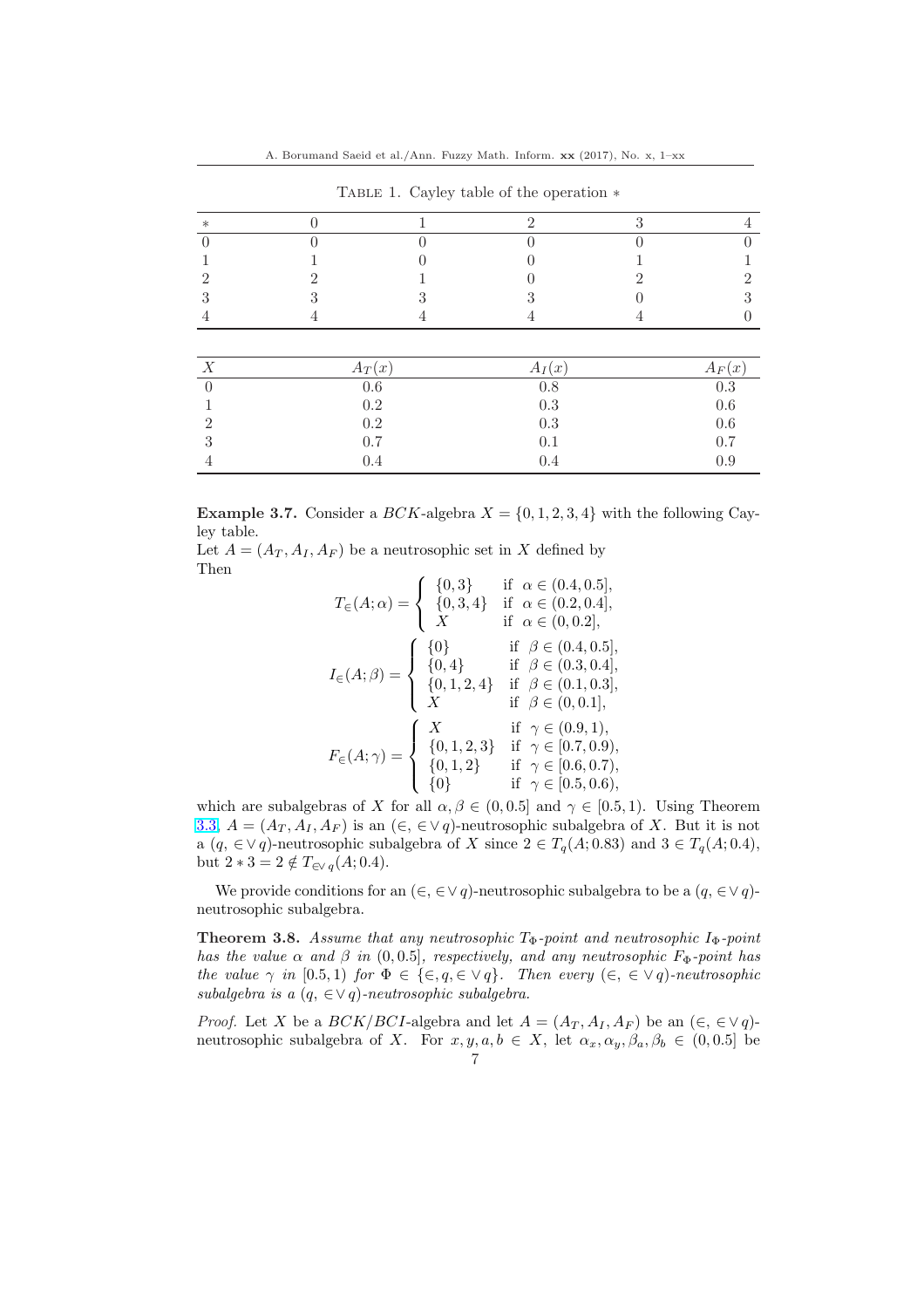<span id="page-7-0"></span>such that  $x \in T_q(A; \alpha_x)$ ,  $y \in T_q(A; \alpha_y)$ ,  $a \in I_q(A; \beta_a)$  and  $b \in T_q(A; \beta_b)$ . Then  $A_T(x) + \alpha_x > 1$ ,  $A_T(y) + \alpha_y > 1$ ,  $A_T(a) + \beta_a > 1$  and  $A_T(b) + \beta_b > 1$ . Since  $\alpha_x, \alpha_y, \beta_a, \beta_b \in (0, 0.5]$ , it follows that  $A_T(x) > 1 - \alpha_x \ge \alpha_x$ ,  $A_T(y) > 1 - \alpha_y \ge \alpha_y$ ,  $A_I(a) > 1-\beta_a \geq \beta_a$  and  $A_I(b) > 1-\beta_b \geq \beta_b$ , that is,  $x \in T_{\epsilon}(A; \alpha_x), y \in T_{\epsilon}(A; \alpha_y)$ ,  $a \in I_{\in}(A;\beta_a)$  and  $b \in I_{\in}(A;\beta_b)$ . Also, let  $x \in F_q(A;\gamma_x)$  and  $y \in F_q(A;\gamma_y)$  for  $x, y \in X$  and  $\gamma_x, \gamma_y \in [0.5, 1)$ . Then  $A_F(x) + \gamma_x < 1$  and  $A_F(y) + \gamma_y < 1$ , and so  $A_F(x) < 1-\gamma_x \leq \gamma_x$  and  $A_F(y) < 1-\gamma_y \leq \gamma_y$  since  $\gamma_x, \gamma_y \in [0.5, 1)$ . This shows that  $x \in F_{\in}(A; \gamma_x)$  and  $y \in F_{\in}(A; \gamma_y)$ . It follows from  $(3.4)$  that  $x * y \in T_{\infty,q}(A; \alpha_x \wedge \alpha_y)$ ,  $a*b \in I_{\in \mathcal{N}}(A;\beta_a \wedge \beta_b)$ , and  $x*y \in F_{\in \mathcal{N}}(A;\gamma_x \vee \gamma_y)$ . Consequently,  $A = (A_T, A_I, A_F)$ is a  $(q, \in \vee q)$ -neutrosophic subalgebra of X.  $□$ 

**Theorem 3.9.** Both  $(\in, \in)$ -neutrosophic subalgebra and  $(\in \vee q, \in \vee q)$ -neutrosophic subalgebra are an  $(\in, \in \vee q)$ -neutrosophic subalgebra.

*Proof.* It is clear that  $(\in, \in)$ -neutrosophic subalgebra is an  $(\in, \in \vee q)$ -neutrosophic subalgebra. Let  $A = (A_T, A_I, A_F)$  be an  $(\in \vee q, \in \vee q)$ -neutrosophic subalgebra of X. For any  $x, y, a, b \in X$ , let  $\alpha_x, \alpha_y, \beta_a, \beta_b \in (0,1]$  be such that  $x \in T_{\epsilon}(A; \alpha_x)$ ,  $y \in T_{\in}(A; \alpha_y), a \in I_{\in}(A; \beta_a)$  and  $b \in I_{\in}(A; \beta_b)$ . Then  $x \in T_{\in \mathcal{N}_q}(A; \alpha_x), y \in$  $T_{\in\mathcal{N}}(A;\alpha_y), a \in I_{\in\mathcal{N}}(A;\beta_a)$  and  $b \in I_{\in\mathcal{N}}(A;\beta_b)$  by  $(3.1)$  and  $(3.2)$ . It follows that  $x * y \in T_{\infty q}(A; \alpha_x \wedge \alpha_y)$  and  $a * b \in I_{\infty q}(A; \beta_a \wedge \beta_b)$ . Now, let  $x, y \in X$  and  $\gamma_x, \gamma_y \in [0, 1)$  be such that  $x \in F_{\in}(A; \gamma_x)$  and  $y \in F_{\in}(A; \gamma_y)$ . Then  $x \in F_{\in \mathcal{N}}(A; \gamma_x)$ and  $y \in F_{\in \mathcal{S}_q}(A; \gamma_y)$  by [\(3.3\)](#page-2-0). Hence  $x * y \in F_{\in \mathcal{S}_q}(A; \gamma_x \vee \gamma_y)$ . Therefore  $A =$  $(A_T, A_I, A_F)$  is an  $(\epsilon, \epsilon \vee q)$ -neutrosophic subalgebra of X.

The converse of Theorem 3.9 is not true in general. In fact, the  $(\in, \in \vee q)$ neutrosophic subalgebra  $A = (A_T, A_I, A_F)$  in Example [3.7](#page-5-0) is neither an  $(\in, \in)$ neutrosophic subalgebra nor an  $(∈∨ q, ∈∨ q)$ -neutrosophic subalgebra.

**Theorem 3.10.** For a neutrosophic set  $A = (A_T, A_I, A_F)$  in a BCK/BCI-algebra X, if the nonempty neutrosophic q-subsets  $T_q(A; \alpha)$ ,  $I_q(A; \beta)$  and  $F_q(A; \gamma)$  are subalgebras of X for all  $\alpha, \beta \in (0.5, 1]$  and  $\gamma \in (0, 0.5)$ , then

$$
x \in T_{\in}(A; \alpha_x), y \in T_{\in}(A; \alpha_y) \Rightarrow x * y \in T_q(A; \alpha_x \vee \alpha_y),
$$

(3.15) 
$$
x \in I_{\in}(A; \beta_x), y \in I_{\in}(A; \beta_y) \Rightarrow x * y \in I_q(A; \beta_x \vee \beta_y),
$$

$$
x \in F_{\in}(A; \gamma_x), y \in F_{\in}(A; \gamma_y) \Rightarrow x * y \in F_q(A; \gamma_x \wedge \gamma_y)
$$

for all  $x, y \in X$ ,  $\alpha_x, \alpha_y, \beta_x, \beta_y \in (0.5, 1]$  and  $\gamma_x, \gamma_y \in (0, 0.5)$ .

*Proof.* Let  $x, y, a, b, u, v \in X$  and  $\alpha_x, \alpha_y, \beta_a, \beta_b \in (0.5, 1]$  and  $\gamma_u, \gamma_v \in (0, 0.5)$  be such that  $x \in T_{\epsilon}(A; \alpha_x), y \in T_{\epsilon}(A; \alpha_y), a \in I_{\epsilon}(A; \beta_a), b \in I_{\epsilon}(A; \beta_b), u \in F_{\epsilon}(A; \gamma_u)$ and  $v \in F_{\in}(A; \gamma_v)$ . Then  $A_T(x) \ge \alpha_x > 1 - \alpha_x$ ,  $A_T(y) \ge \alpha_y > 1 - \alpha_y$ ,  $A_T(a) \ge$  $\beta_a > 1 - \beta_a$ ,  $A_I(b) \ge \beta_b > 1 - \beta_b$ ,  $A_F(u) \le \gamma_u < 1 - \gamma_u$  and  $A_F(v) \le \gamma_v < 1 - \gamma_v$ . It follows that  $x, y \in T_q(A; \alpha_x \vee \alpha_y), a, b \in I_q(A; \beta_a \vee \beta_b)$  and  $u, v \in F_q(A; \gamma_u \wedge \gamma_v)$ . Since  $\alpha_x \vee \alpha_y$ ,  $\beta_a \vee \beta_b \in (0.5, 1]$  and  $\gamma_u \wedge \gamma_v \in (0, 0.5)$ , we have  $x \ast y \in T_a(A; \alpha_x \vee \alpha_y)$ ,  $a * b \in I_q(A; \beta_a \vee \beta_b)$  and  $u * v \in F_q(A; \gamma_u \wedge \gamma_v)$  by hypothesis. This completes the  $\Box$ 

The following corollary is by Theorem 3.10 and [\[2,](#page-9-0) Theorem 3.7].

Corollary 3.11. Every  $(\in, \in \vee q)$ -neutrosophic subalgebra  $A = (A_T, A_I, A_F)$  in a  $BCK/BCI$ -algebra X satisfies the condition  $(3.15)$ .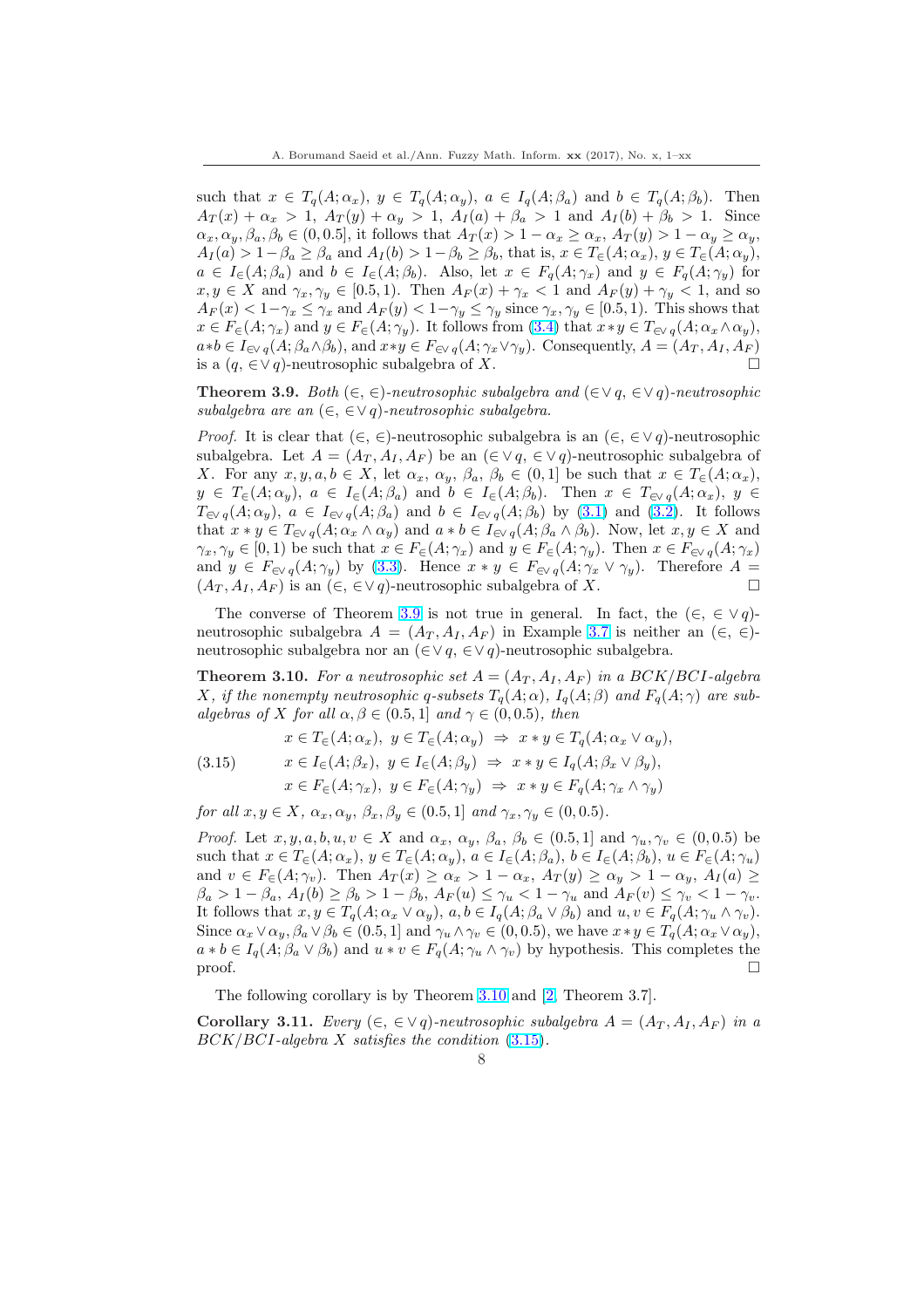<span id="page-8-0"></span>Corollary 3.12. Every  $(q, \in \forall q)$ -neutrosophic subalgebra  $A = (A_T, A_I, A_F)$  in a  $BCK/BCI$ -algebra X satisfies the condition  $(3.15)$ .

Proof. It is by Theorem [3.6](#page-4-0) and Corollary [3.11.](#page-7-0)

$$
\Box
$$

**Theorem 3.13.** For a neutrosophic set  $A = (A_T, A_I, A_F)$  in a BCK/BCI-algebra X, if the nonempty neutrosophic q-subsets  $T_q(A; \alpha)$ ,  $I_q(A; \beta)$  and  $F_q(A; \gamma)$  are subalgebras of X for all  $\alpha, \beta \in (0, 0.5]$  and  $\gamma \in (0.5, 1)$ , then

(3.16) 
$$
x \in T_q(A; \alpha_x), y \in T_q(A; \alpha_y) \Rightarrow x * y \in T_{\in}(A; \alpha_x \vee \alpha_y),
$$

$$
x \in I_q(A; \beta_x), y \in I_q(A; \beta_y) \Rightarrow x * y \in I_{\in}(A; \beta_x \vee \beta_y),
$$

$$
x \in F_q(A; \gamma_x), y \in F_q(A; \gamma_y) \Rightarrow x * y \in F_{\in}(A; \gamma_x \wedge \gamma_y)
$$

for all  $x, y \in X$ ,  $\alpha_x, \alpha_y, \beta_x, \beta_y \in (0, 0.5]$  and  $\gamma_x, \gamma_y \in (0.5, 1)$ .

*Proof.* Let  $x, y, a, b, u, v \in X$  and  $\alpha_x, \alpha_y, \beta_a, \beta_b \in (0, 0.5]$  and  $\gamma_u, \gamma_v \in (0.5, 1)$ be such that  $x \in T_q(A; \alpha_x)$ ,  $y \in T_q(A; \alpha_y)$ ,  $a \in I_q(A; \beta_a)$ ,  $b \in I_q(A; \beta_b)$ ,  $u \in$  $F_q(A; \gamma_u)$  and  $v \in F_q(A; \gamma_v)$ . Then  $x, y \in T_q(A; \alpha_x \vee \alpha_y)$ ,  $a, b \in I_q(A; \beta_a \vee \beta_b)$  and  $u, v \in F_q(A; \gamma_u \wedge \gamma_v)$ . Since  $\alpha_x \vee \alpha_y, \beta_a \vee \beta_b \in (0, 0.5]$  and  $\gamma_u \wedge \gamma_v \in (0.5, 1)$ , it follows from the hypothesis that  $x * y \in T_a(A; \alpha_x \vee \alpha_y)$ ,  $a * b \in I_a(A; \beta_a \vee \beta_b)$  and  $u * v \in F_q(A; \gamma_u \wedge \gamma_v)$ . Hence

$$
A_T(x * y) > 1 - (\alpha_x \vee \alpha_y) \ge \alpha_x \vee \alpha_y, \text{ that is, } x * y \in T_{\in}(A; \alpha_x \vee \alpha_y),
$$
  
\n
$$
A_I(a * b) > 1 - (\beta_a \vee \beta_b) \ge \beta_a \vee \beta_b, \text{ that is, } a * b \in I_{\in}(A; \beta_a \vee \beta_b),
$$
  
\n
$$
A_F(u * v) < 1 - (\gamma_u \wedge \gamma_v) \le \gamma_u \wedge \gamma_v, \text{ that is, } u * v \in F_{\in}(A; \gamma_u \wedge \gamma_v).
$$

Consequently, the condition (3.16) is valid for all  $x, y \in X$ ,  $\alpha_x, \alpha_y, \beta_x, \beta_y \in (0, 0.5]$ and  $\gamma_x, \gamma_y \in (0.5, 1)$ .

**Theorem 3.14.** Given a neutrosophic set  $A = (A_T, A_I, A_F)$  in a BCK/BCIalgebra X, if the nonempty neutrosophic  $\in \vee q$ -subsets  $T_{\in \vee q}(A; \alpha)$ ,  $I_{\in \vee q}(A; \beta)$  and  $F_{\in V}$  q(A;  $\gamma$ ) are subalgebras of X for all  $\alpha, \beta \in (0, 0.5]$  and  $\gamma \in [0.5, 1)$ , then the following assertions are valid.

$$
x \in T_q(A; \alpha_x), y \in T_q(A; \alpha_y) \Rightarrow x * y \in T_{\infty q}(A; \alpha_x \vee \alpha_y),
$$
  
(3.17) 
$$
x \in I_q(A; \beta_x), y \in I_q(A; \beta_y) \Rightarrow x * y \in I_{\infty q}(A; \beta_x \vee \beta_y),
$$

$$
x \in F_q(A; \gamma_x), y \in F_q(A; \gamma_y) \Rightarrow x * y \in F_{\infty q}(A; \gamma_x \wedge \gamma_y)
$$

for all  $x, y \in X$ ,  $\alpha_x, \alpha_y, \beta_x, \beta_y \in (0, 0.5]$  and  $\gamma_x, \gamma_y \in [0.5, 1)$ .

*Proof.* Let  $x, y, a, b, u, v \in X$  and  $\alpha_x, \alpha_y, \beta_a, \beta_b \in (0, 0.5]$  and  $\gamma_u, \gamma_v \in [0.5, 1)$  be such that  $x \in T_q(A; \alpha_x)$ ,  $y \in T_q(A; \alpha_y)$ ,  $a \in I_q(A; \beta_a)$ ,  $b \in I_q(A; \beta_b)$ ,  $u \in F_q(A; \gamma_u)$ and  $v \in F_q(A; \gamma_v)$ . Then  $x \in T_{\in \mathcal{N}_q}(A; \alpha_x), y \in T_{\in \mathcal{N}_q}(A; \alpha_y), a \in I_{\in \mathcal{N}_q}(A; \beta_a)$ ,  $b \in I_{\in \mathcal{N}}(A;\beta_b), u \in F_{\in \mathcal{N}}(A;\gamma_u)$  and  $v \in F_{\in \mathcal{N}}(A;\gamma_v)$ . It follows that  $x, y \in$  $T_{\in \mathcal{N}}(A; \alpha_x \vee \alpha_y), a, b \in I_{\in \mathcal{N}}(A; \beta_a \vee \beta_b)$  and  $u, v \in F_{\in \mathcal{N}}(A; \gamma_u \wedge \gamma_v)$  which imply from the hypothesis that  $x * y \in T_{\infty q}(A; \alpha_x \vee \alpha_y)$ ,  $a * b \in I_{\infty q}(A; \beta_a \vee \beta_b)$  and  $u * v \in F_{\in \mathcal{V}}_q(A; \gamma_u \wedge \gamma_v)$ . This completes the proof.  $\Box$ 

Corollary 3.15. Every  $(\in, \in \vee q)$ -neutrosophic subalgebra  $A = (A_T, A_I, A_F)$  of a  $BCK/BCI$ -algebra X satisfies the condition  $(3.17)$ .

*Proof.* It is by Theorem 3.14 and [\[2,](#page-9-0) Theorem 3.9].  $\Box$